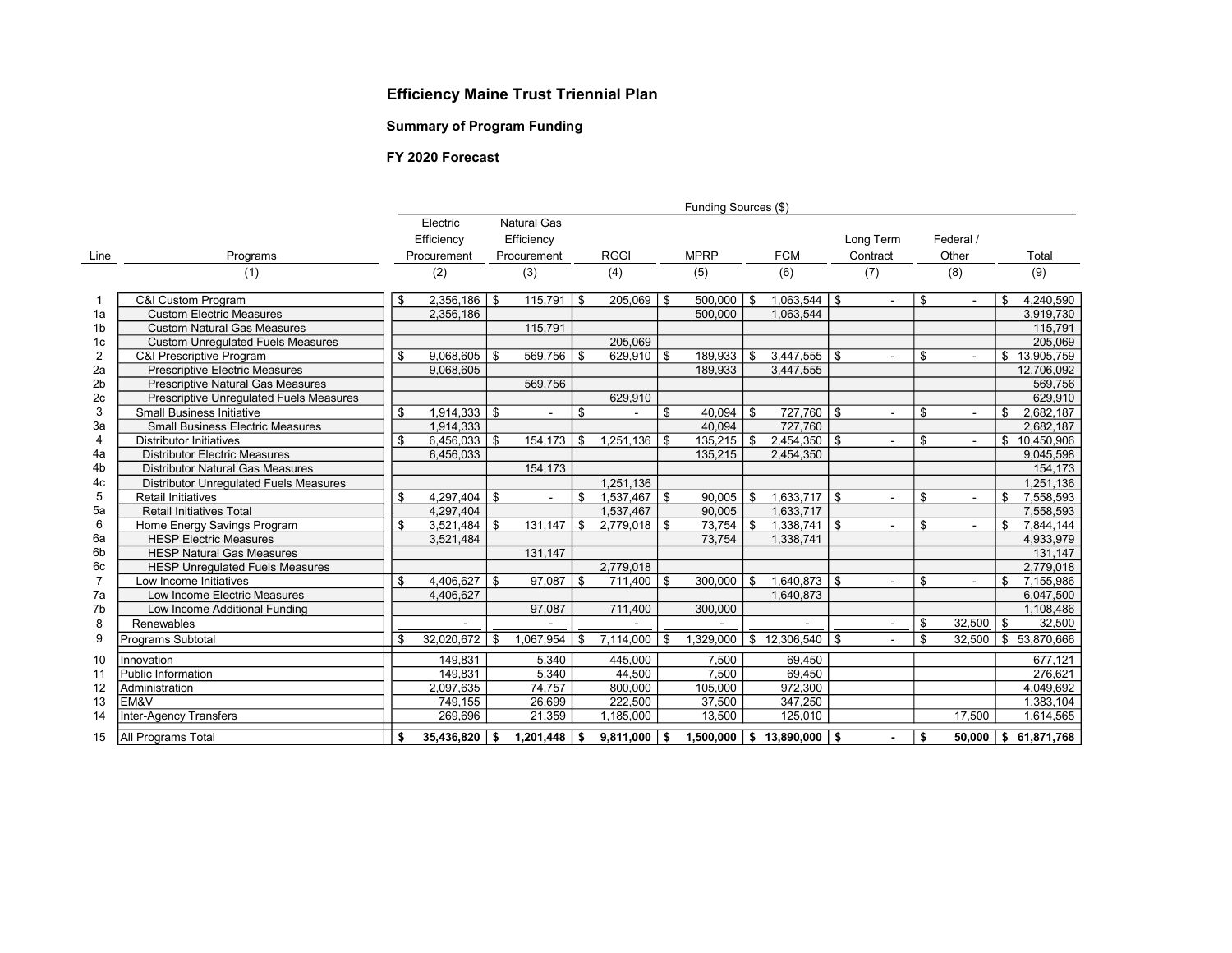## Efficiency Maine Trust Triennial Plan

### Summary of Program Funding

#### FY 2021 Forecast

|                |                                               | Funding Sources (\$) |                            |            |                    |             |                  |             |                |     |                  |           |                |           |                |    |              |
|----------------|-----------------------------------------------|----------------------|----------------------------|------------|--------------------|-------------|------------------|-------------|----------------|-----|------------------|-----------|----------------|-----------|----------------|----|--------------|
|                |                                               |                      |                            |            | <b>Natural Gas</b> |             |                  |             |                |     |                  |           |                |           |                |    |              |
|                |                                               |                      | <b>Electric Efficiency</b> | Efficiency |                    |             |                  |             |                |     |                  | Long Term |                | Federal / |                |    |              |
| Line           | Programs                                      |                      | Procurement                |            | Procurement        | <b>RGGI</b> |                  | <b>MPRP</b> |                |     | <b>FCM</b>       |           | Contract       | Other     |                |    | Total        |
|                | (1)                                           |                      | (2)                        |            | (3)                |             | (4)              |             | (5)            |     | (6)              |           | (7)            |           | (8)            |    | (9)          |
| -1             | <b>C&amp;I Custom Program</b>                 | \$                   | 2.796.409                  | \$         | 115,791            | \$          | $2,130,954$   \$ |             | $500.000$   \$ |     | $623.321$   \$   |           |                | \$        |                | \$ | 6,166,475    |
| 1a             | <b>Custom Electric Measures</b>               |                      | 2,796,409                  |            |                    |             |                  |             | 500,000        |     | 623,321          |           |                |           |                |    | 3,919,730    |
| 1 <sub>b</sub> | <b>Custom Natural Gas Measures</b>            |                      |                            |            | 115,791            |             |                  |             |                |     |                  |           |                |           |                |    | 115,791      |
| 1c             | <b>Custom Unregulated Fuels Measures</b>      |                      |                            |            |                    |             | 2,130,954        |             |                |     |                  |           |                |           |                |    | 2,130,954    |
| $\overline{2}$ | C&I Prescriptive Program                      | \$                   | 10,323,782                 | \$         | 569.756            | \$          | $629,910$   \$   |             | 191.250        | \$  | $2.301.999$   \$ |           |                | \$        |                |    | \$14,016,697 |
| 2a             | <b>Prescriptive Electric Measures</b>         |                      | 10,323,782                 |            |                    |             |                  |             | 191,250        |     | 2,301,999        |           |                |           |                |    | 12,817,031   |
| 2 <sub>b</sub> | <b>Prescriptive Natural Gas Measures</b>      |                      |                            |            | 569,756            |             |                  |             |                |     |                  |           |                |           |                |    | 569,756      |
| 2c             | Prescriptive Unregulated Fuels Measures       |                      |                            |            |                    |             | 629,910          |             |                |     |                  |           |                |           |                |    | 629.910      |
| 3              | <b>Small Business Initiative</b>              | \$                   | 2,159,434                  | \$         |                    | \$          |                  | \$          | 40,004         | \$  | 482,750          | 5         |                | \$        |                | \$ | 2,682,187    |
| 3a             | <b>Small Business Electric Measures</b>       |                      | 2,159,434                  |            |                    |             |                  |             | 40,004         |     | 482,750          |           |                |           |                |    | 2,682,187    |
| 4              | <b>Distributor Initiatives</b>                | \$                   | 7,290,530                  | \$         | 154,173            | \$          | 1,251,136        | -\$         | 135,058        | \$  | $1,620,009$ \ \$ |           |                | \$        |                | \$ | 10,450,906   |
| 4a             | <b>Distributor Electric Measures</b>          |                      | 7,290,530                  |            |                    |             |                  |             | 135,058        |     | 1,620,009        |           |                |           |                |    | 9,045,598    |
| 4b             | <b>Distributor Natural Gas Measures</b>       |                      |                            |            | 154,173            |             |                  |             |                |     |                  |           |                |           |                |    | 154.173      |
| 4c             | <b>Distributor Unrequlated Fuels Measures</b> |                      |                            |            |                    |             | 1.251.136        |             |                |     |                  |           |                |           |                |    | 1,251,136    |
| 5              | <b>Retail Initiatives</b>                     | \$                   | 4,385,081                  | \$         | $\sim$             | \$          | $1,537,467$ \ \$ |             | 81,234         | -\$ | $977,389$ \ \$   |           | $\overline{a}$ | \$        | $\overline{a}$ | \$ | 6,981,172    |
| 5a             | <b>Retail Initiatives Total</b>               |                      | 4.385.081                  |            |                    |             | 1.537.467        |             | 81.234         |     | 977.389          |           |                |           |                |    | 6,981,172    |
| 6              | Home Energy Savings Program                   | \$                   | 4,396,898                  | \$         | 128,761            | \$          | 1,672,133        | -\$         | $81,453$ \ \$  |     | 982,943          | -\$       | $\sim$         | \$        | $\blacksquare$ | \$ | 7,262,189    |
| 6a             | <b>HESP Electric Measures</b>                 |                      | 4,396,898                  |            |                    |             |                  |             | 81,453         |     | 982,943          |           |                |           |                |    | 5,461,295    |
| 6b             | <b>HESP Natural Gas Measures</b>              |                      |                            |            | 128,761            |             |                  |             |                |     | $\blacksquare$   |           |                |           | $\blacksquare$ |    | 128,761      |
| 6c             | <b>HESP Unrequlated Fuels Measures</b>        |                      |                            |            |                    |             | 1,672,133        |             |                |     |                  |           |                |           |                |    | 1,672,133    |
| $\overline{7}$ | Low Income Initiatives                        | \$                   | 4,999,891                  | \$         | 96.848             | \$          | 802,400          | \$          | 300,000        | \$  | 1,047,609        | -\$       |                | \$        |                | \$ | 7,246,748    |
| 7a             | Low Income Electric Measures                  |                      | 4,999,891                  |            |                    |             |                  |             |                |     | 1,047,609        |           |                |           |                |    | 6,047,500    |
| 7b             | Low Income Additional Funding                 |                      |                            |            | 96,848             |             | 802,400          |             | 300,000        |     |                  |           |                |           |                |    | 1,199,248    |
| 8              | Renewables                                    |                      |                            |            |                    |             |                  |             |                |     |                  |           |                |           | 32,500         |    | 32,500       |
| 9              | Programs Subtotal                             | \$                   | 36,352,025                 | \$         | 1,065,329          | \$          | 8,024,000        | -\$         | 1,329,000      | \$  | 8,036,020        | -\$       | $\sim$         | \$        | 32.500         | \$ | 54,838,874   |
| 10             | Innovation                                    |                      | 174,235                    |            | 5,327              |             | 495,000          |             | 7,500          |     | 45,350           |           |                |           |                |    | 727,412      |
| 11             | Public Information                            |                      | 174,235                    |            | 5,327              |             | 49,500           |             | 7,500          |     | 45,350           |           |                |           |                |    | 281,912      |
| 12             | Administration                                |                      | 2,439,293                  |            | 74,573             |             | 800,000          |             | 105,000        |     | 634,900          |           |                |           |                |    | 4,053,766    |
| 13             | <b>EM&amp;V</b>                               |                      | 871,176                    |            | 26,633             |             | 247,500          |             | 37,500         |     | 226,750          |           |                |           |                |    | 1,409,559    |
| 14             | <b>Inter-Agency Transfers</b>                 |                      | 313,623                    |            | 21,307             |             | 185,000          |             | 13,500         |     | 81,630           |           |                |           | 17.500         |    | 615,060      |
| 15             | All Programs Total                            | \$                   | 40,324,588                 | - \$       | 1,198,495          | ∣\$         | $9,801,000$   \$ |             | 1,500,000      | \$  | $9,070,000$   \$ |           |                | \$        | 50.000         | \$ | 61,876,584   |